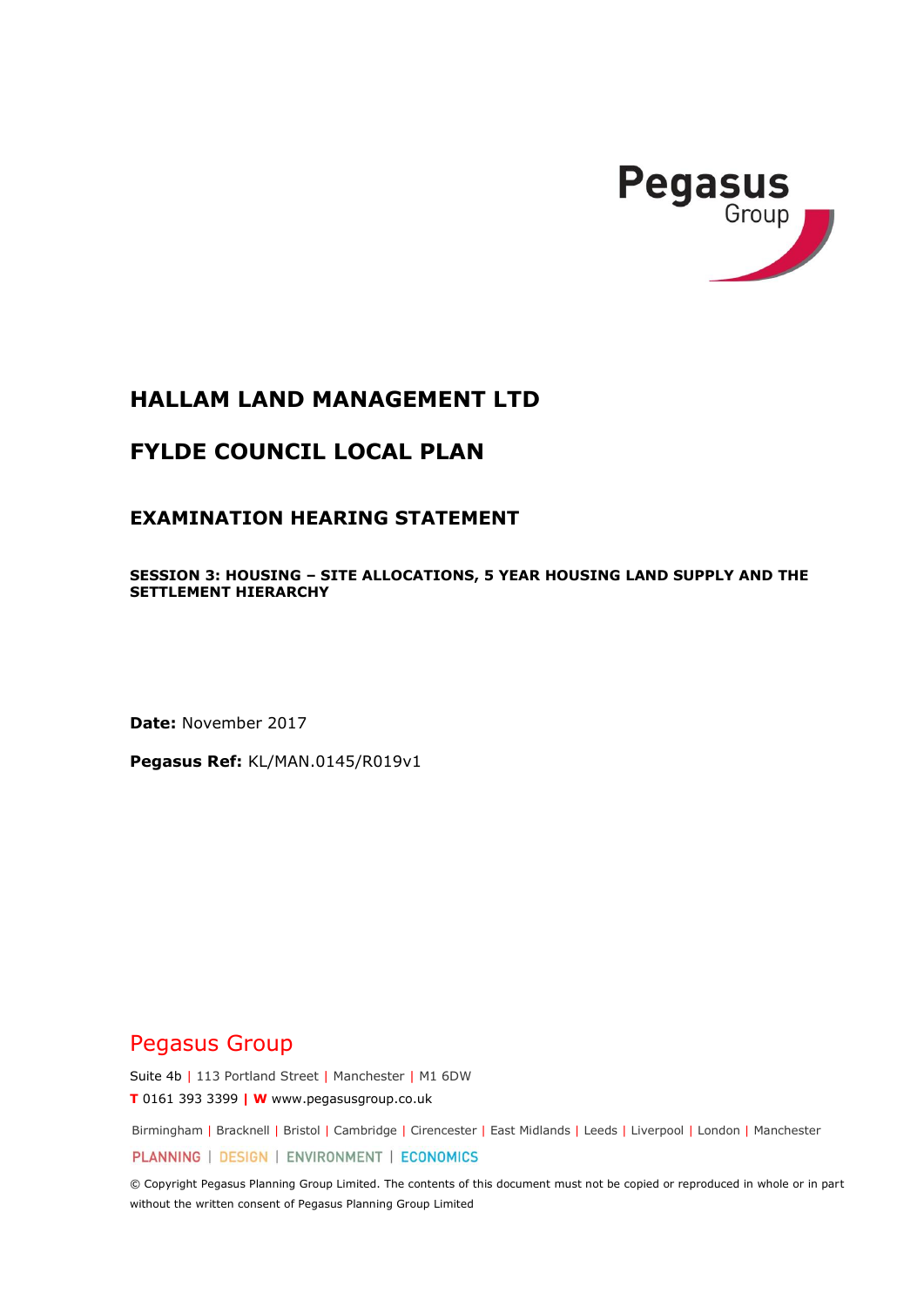Hallam Land Management Ltd Stage 3 Local Plan Examination Hearing Session 3: Housing – Site Allocations, 5-Year Housing Land Supply and the Settlement Hierarchy



# **1. INTRODUCTION**

- 1.1 Pegasus Group are instructed by Hallam Land Management (HLM) to make representations to the Fylde Local Plan Stage 3 Examination Hearings. HLM have land interests within the Fylde District.
- 1.2 This statement provides a response to the questions set forward for Session 3: Housing Site Allocations, 5-year housing land supply and the settlement hierarchy.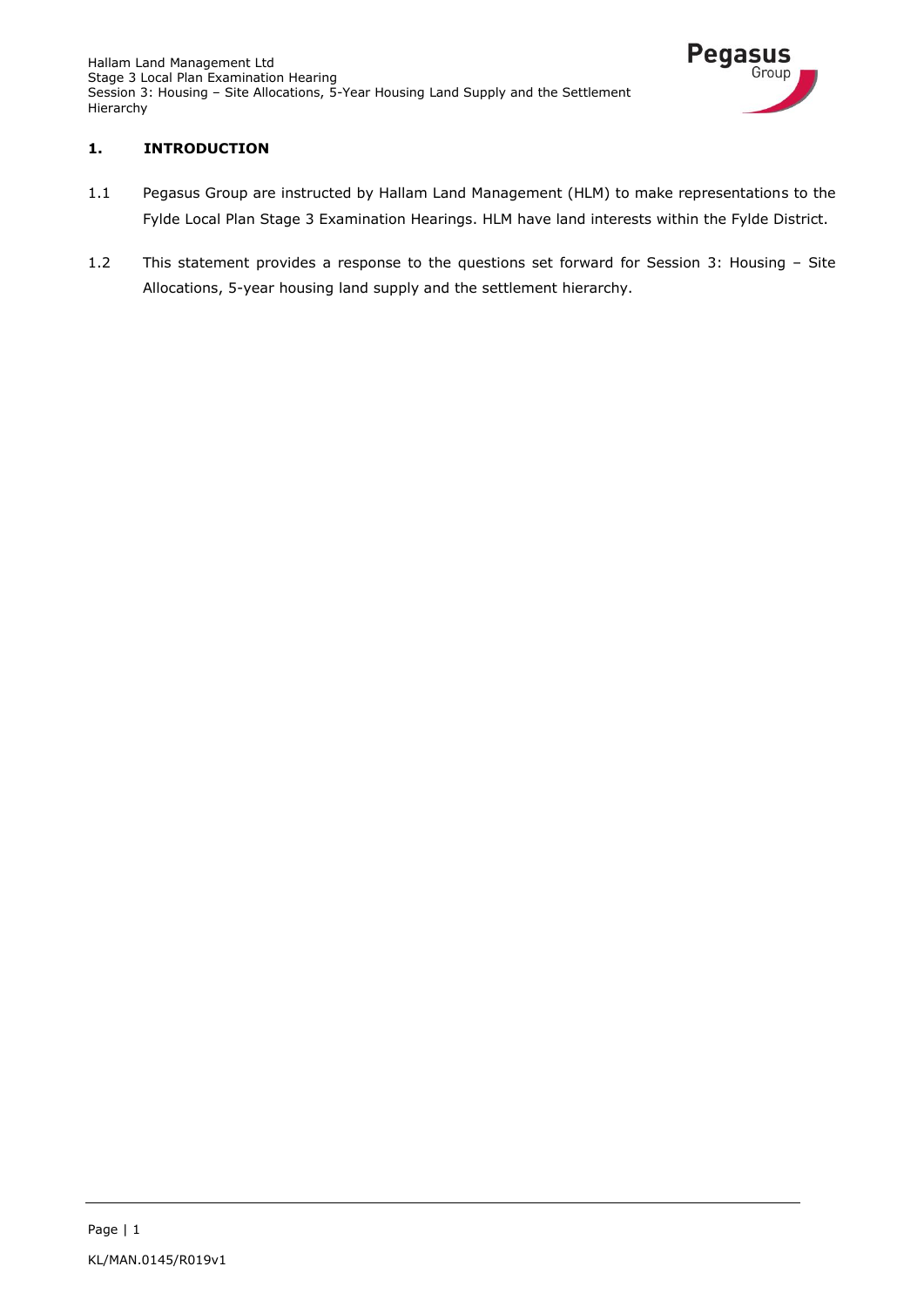

#### **2. SESSION 3: HOUSING – SITE ALLOCATIONS, 5 YEAR HOUSING LAND SUPPLY AND THE SETTLEMENT HIERARCHY**

*Question 1: In the light of the Council's updated site allocations and site delivery methodology:*

*a) Is the amount of housing proposed for each site justified having regard to any constraints and the provision of necessary infrastructure?*

*b) Are the Council's revisions to the methodology for site delivery and adjustments to the build out rates reasonable and justified?*

*c) Is the housing trajectory realistic for each updated allocation: are there any sites which might not be delivered in accordance with the timescale set out in the trajectory?*

- 2.1 Unfortunately, we have not had scope to undertake a full, up-to-date, detailed review of delivery rates on all the sites within Policies SL1 and SL5; therefore, we cannot fully comment. We can, however, make reference to the representations to the additional evidence consultation (EL.002) in September 2017. A consensus letter was provided by Lichfields on behalf of Taylor Wimpey UK Limited and signed by Pegasus Group on behalf of HLM, Emery Planning on behalf of Wainhomes Ltd and Turleys on behalf of Strategic Land Group (**see Appendix 1)**. This letter concluded that the Council's existing supply should be reduced to at least 306 dwellings from (3,710 to 3,404).
- 2.2 Below we have provided a brief summary of the amount of proposed housing for each site and if these sites should be included in the 5YHLS:
	- **Fairways, Heeley Road, St Annes (HS12)** No permission currently exists, only a resolution to grant permission but no Section 106 agreement has been signed. Therefore, this site should not be included in the 5YHLS. The Council has included 20 more dwellings in the 5 YHLS than the position on which consensus was reach at the Stage 2 hearings.
	- **Kingsway Garage, St Annes (HS13)**  No permission currently exists, only a resolution to grant permission but no Section 106 agreement has been signed. Therefore, this site should not be included in the 5YHLS. The Council has included 30 more dwellings in the 5YHLS than the position on which consensus was reached at the Stage 2 hearings.
	- **Axa Lytham (HS14)**  No permission currently exists, only a resolution to grant permission but no Section 106 agreement has been signed. Therefore, this site should not be included in the 5YHLS. The Council has included 45 more dwellings in the 5YHLS than the position on which consensus was reached at the Stage 2 hearings.
	- **Land to the West, Ballam Road, Lytham (HS15)** No permission currently exists, only a resolution to grant permission but no Section 106 agreement has been signed. Therefore, this site should not be included in the 5YHLS. The Council has included 9 more dwellings in the 5YHLS than the position on which consensus was reached at the Stage 2 hearings.
	- **Coastal Dunes, Clifton Drive North, Blackpool Airport Corridor (HSS4)**  To reflect advice of developer/agent, delivery rates should be adjusted to 45 dwellings per year with delivery starting in Q4 2017/18 (i.e. ¼ of a year's delivery in 2017/18). The Council has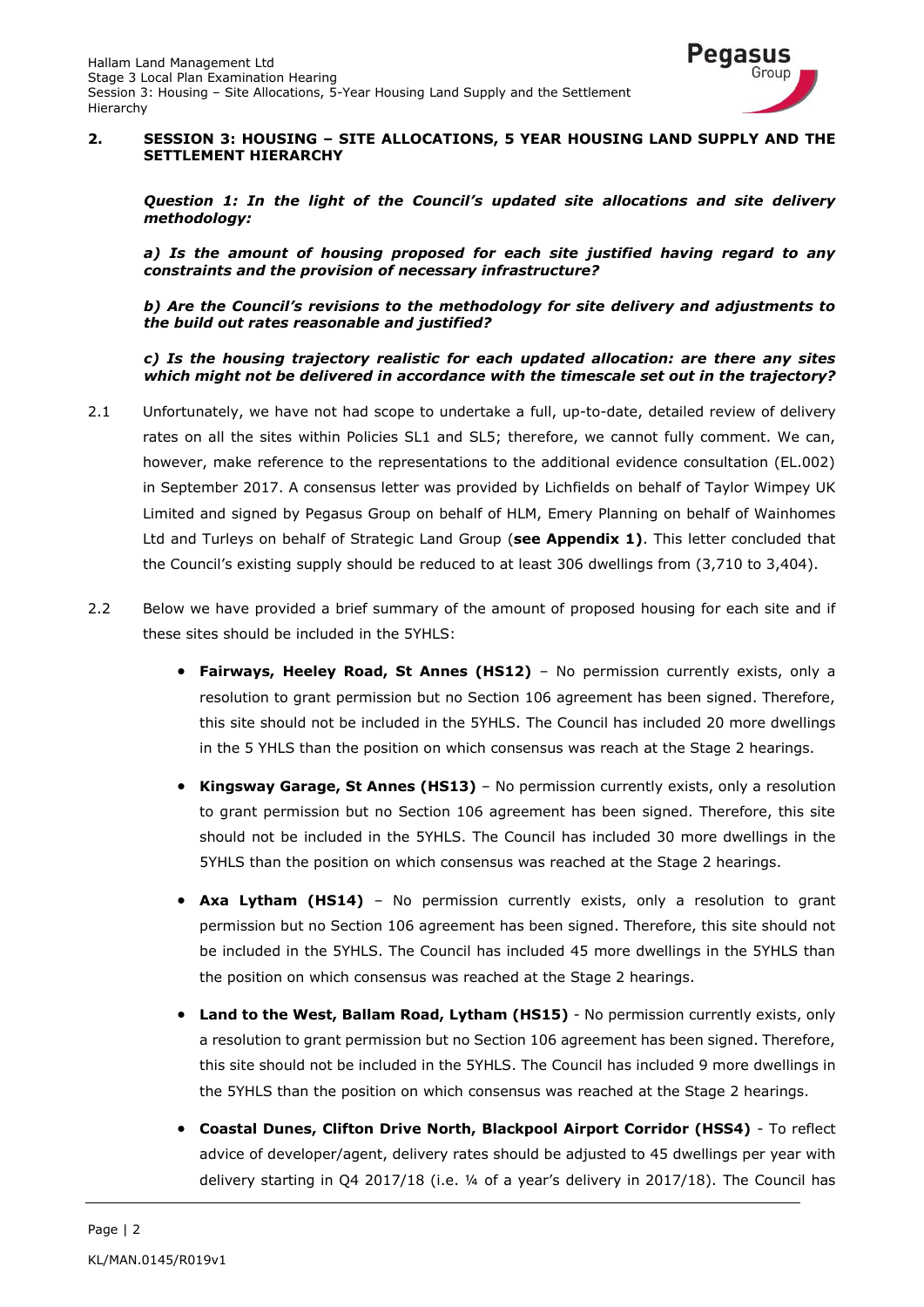

included 19 more dwellings in the 5YHLS than the position on which consensus was reached at the Stage 2 hearings and has provided no evidence that the developer has indicated an earlier start to deliveries.

- **Oaklands Caravan Park, 252 Lytham Road, Warton (HS27)**  This site is very unlikely to come forward for housing within the 5-year period as it is an active caravan park. Therefore, it should be removed from the 5YHLS. The Council has included 53 more dwellings in the 5YHLS than the position on which consensus was reached at the Stage 2 hearings.
- **The Pastures, Fleetwood Road, Wesham (HSS8)**  No increase in delivery from this site was discussed and agreed at the Stage 2 hearings. The Council has included 42 more dwellings in the July 2017 HSS 5YHLS than the June 2017 HSS 5YHLS but has provided no evidence or justification for doing so.
- **Elswick Neighbourhood Development Plan Allocation**  No increase in delivery from this site was discussed or a consensus reached at the Stage 2 hearings. The Council has included 35 more dwellings in the July 2017 HSS 5YHLS than the June 2017 HSS 5YHLS but has provided no evidence or justification for doing so.
- **Rear of 54 Bryning Lane, Wrea Green (HS45)**  No increase in delivery from this site was discussed and agreed at the Stage 2 hearings. The Council has included 11 more dwellings in the July 2017 HSS 5YHLS than the June 2017 HSS 5YHLS but has provided no evidence or justification for doing so.
- **Rowan Close, Ash Lane (HS50)**  No permission currently exists, only a resolution to grant permission but no Section 106 agreement has been signed. Therefore, this site should not be included in the 5YHLS. The Council has included 30 more dwellings in the 5YHLS than the position on which consensus was reached at the Stage 2 hearings.
- **Pennine View (HS30)**  Planning Permission has lapsed and this site should therefore not be included in the 5YHLS. The Council has included 12 more dwellings in the 5YHLS than the position on which consensus was reached at the Stage 2 hearings.
- **Queensway, St Annes (HSS1)**  At least a year of site preparation works was required (potentially more given that there are significant issues with delivering the required link road for which funding had not yet been approved). The funding was based on 30 dwellings per annum over the next 12 years. A general consensus was reached however regarding the start of delivery on the site, which would be pushed back to 2018/19. The Council appears to have taken on board the consensus reached over when delivery will start on the site but is now claiming significantly higher rates of delivery in the July 2017 HSS 5YHLS than the June 2017 HSS 5YHLS without any evidence or justification for doing so.
- 2.3 Indeed, the appeal decision mentioned in question 4 affirms the Council's 5YHLS. This appeal decision confirms that the Council are unable to demonstrate a five-year supply of housing, with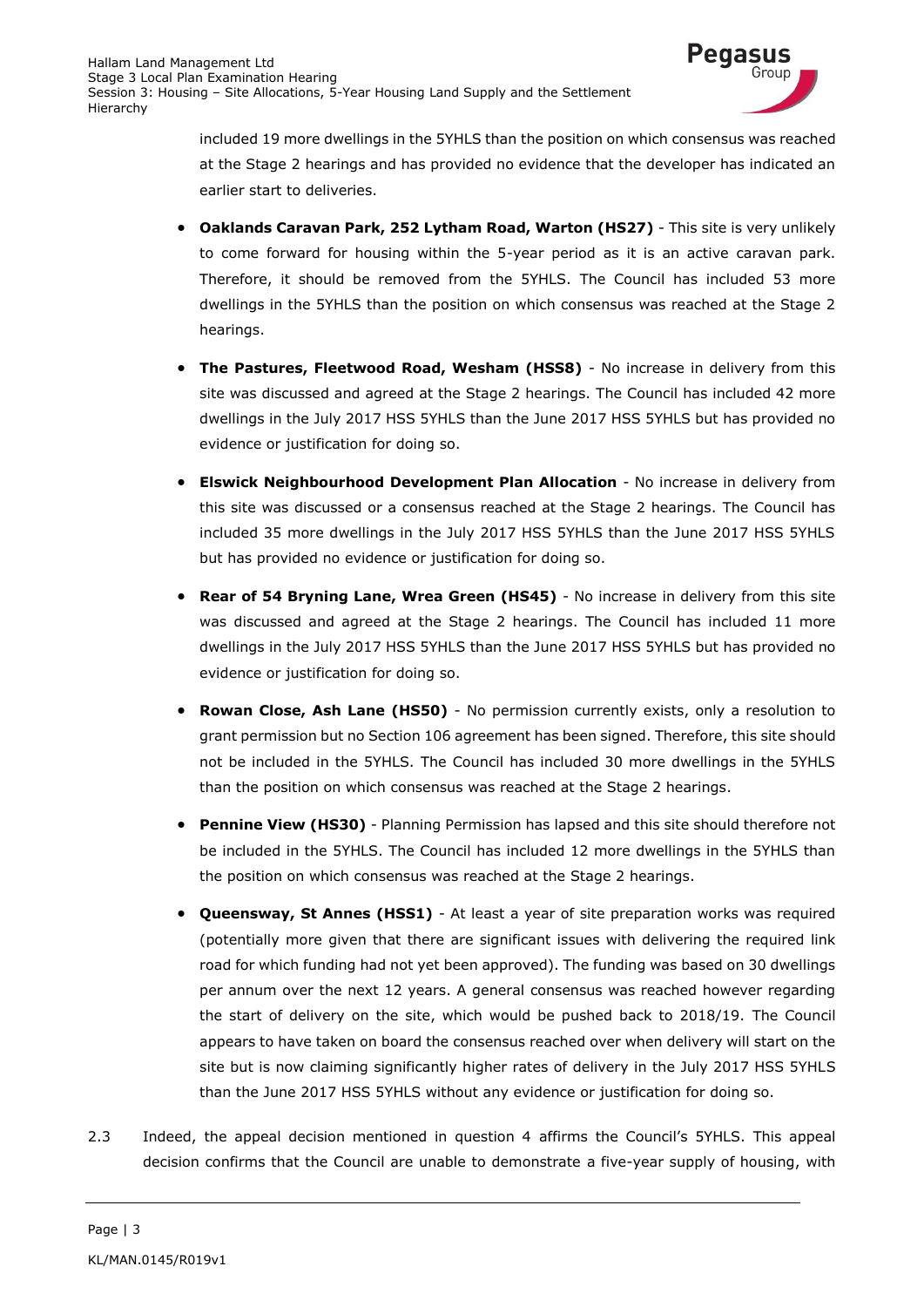

the parties submitting an agreed position of a 4.9-year HLS using the Sedgefield approach and a 6.2-year HLS using the Liverpool approach. As will be discussed later in this statement, we fully support the Sedgefield approach to the deliver the borough's housing requirement and as such, we believe that the Council are unable to demonstrate a 5-year supply. In light of the above appeal, it can be assumed that the housing allocations are not currently delivering at the desired level to provide a 5-year supply of housing. We consider the 5-year housing land supply position to be finely balanced/vulnerable and it should be demonstrated that the Council have not accounted for all changes and the individual delivery rates when determining this supply. At present, we do not the Council have accounted for this.

- 2.4 Moreover, the Council do not account for any slippage in terms of the delivery from sites within the trajectory which come about due to unforeseen circumstances, which is a critical flaw in their approach. This will leave the plan in a particularly precarious position throughout its lifetime and particularly towards the back end of the plan period. Indeed, the Lichfield letter at Appendix 1 demonstrates that at least 306 units should be removed already from the supply at this stage on the basis of the local information tabled at the previous examination hearings, and it is highly unlikely that further sites will underdeliver as the 5-year period progresses and new constraints and issues arise.
- 2.5 That said, we note the Council are utilising the 20% buffer thereby bringing supply from the back end of the plan period forwards to ensure choice and competition upon adoption. We endorse this approach. Furthermore, should the Council continue to deliver high numbers over the next few years (as indicated by last year's figures), we accept that the 20% buffer should reduce to 5% within the current 5-year period. Based on last year's delivery and the fact that a lot of the next 5 year supply already has planning permission, that outcome would seem likely.
- 2.6 Nevertheless, we question if the amount proposed for each allocation will be delivered and in the case that it isn't, this will have a detrimental impact on the Council's five-year supply. As shown with the evidence provided above, there is evidence to suggest that the Council cannot demonstrate a five-year supply and the existing housing supply figure should be reduced and additional land brought forward.
- 2.7 In order to boost the 5YHLS, we highly recommend that the Council identify additional land/extend existing allocations to ensure there is an adequate 5YHLS to accommodate the OAHN needs of the borough.

*Question 2: It has been suggested that the 10% non-implementation rate should be applied to all sites with planning permission, not just small sites: is this approach justified? What implications, if any, would this have on housing supply, specifically the 5-year housing land supply, if it was applied across the board? Does evidence support the use of a higher 20% non-implementation rate for small sites*

2.8 HLM firmly disagree that a 10% implementation rate should only be applied to small sites. This should be applied to all sites with planning permission. To assume that all larger sites will deliver as anticipated is unrealistic as there are numerous reasons why these sites can stall or not deliver.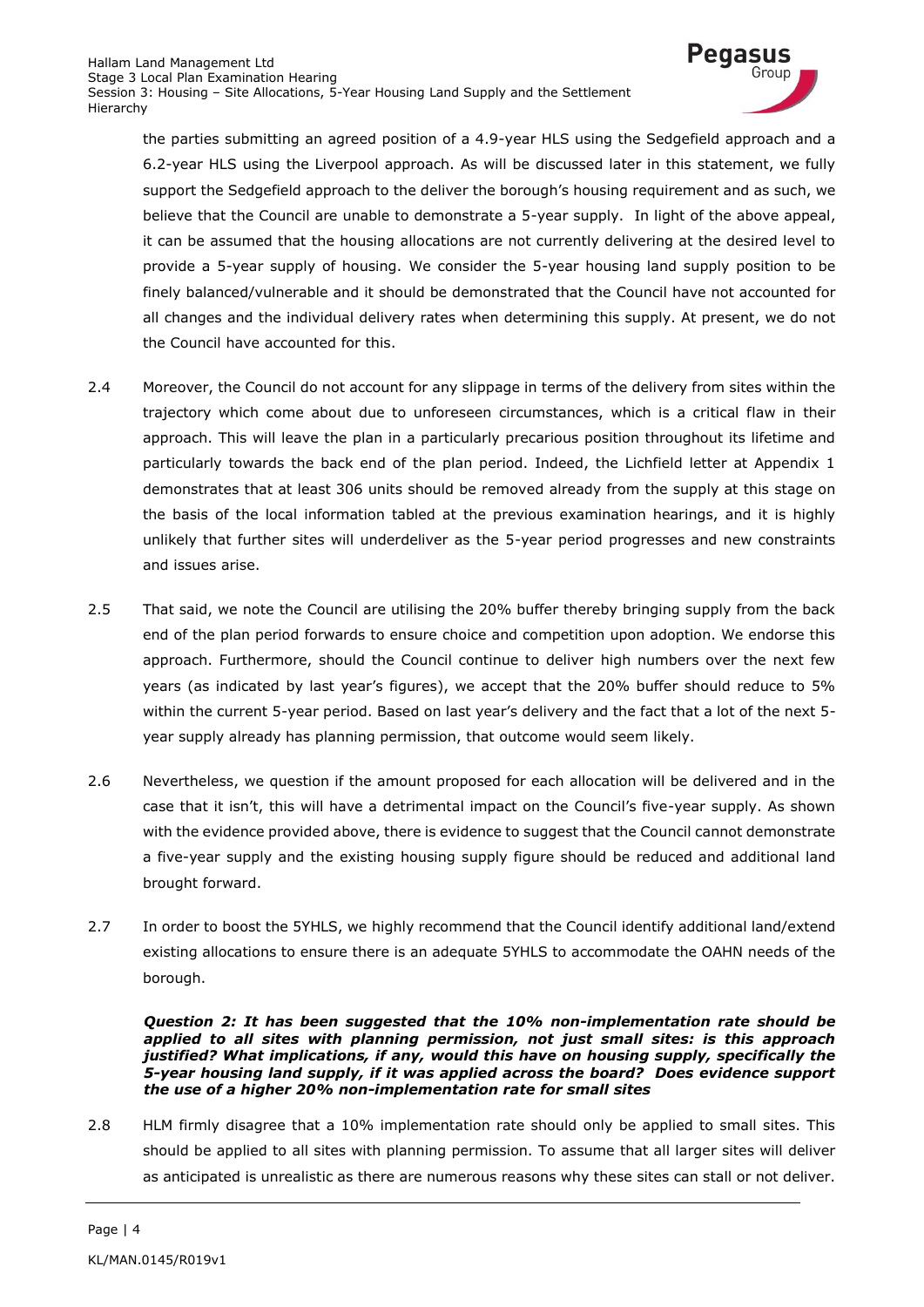

It is recognised that detailed discussions are held when planning the development of larger sites, however, these discussions cannot foresee all eventualities. On this basis, HLM recommend that the 10% non-implementation rate is applied to all permissions irrespective of size.

2.9 By implementing this rate across the board, there is a strong possibility that this will lead to lower housing supply figure. If this is the case, alternative and additional sites should be allocated to allow for this.

#### *Question 3: In my letter of 3 July 2017 I asked the Council for further clarification on their preferred approach to delivering the identified shortfall in housing delivery using the Liverpool method (across the plan period). In light of the Council's evidence on bringing sites forward for delivery and the availability of additional sites, is the use of the Liverpool method justified?*

2.10 The Council retains its recommendation and preference for the use of the Liverpool method as the preferred method for calculating the 5-year supply from the adoption of the plan, however, HLM fully endorse the use of the Sedgefield method of delivery. This approach requires the delivery of any under-supply of housing to be delivered within the first five years, in line with Planning Policy Guidance (ID 3-035);

> '*Local planning authorities should aim to deal with any undersupply within the first 5 years of the plan period where possible. Where this cannot be met in the first five years, local planning authorities will need to work with neighbouring authorities under Duty to Cooperate'.*

2.11 As shown in the Table 1 below, taken from Annex 1 Objectively Assessed Housing and Economic Development Needs, the Council have demonstrated an under delivery of housing from 2011-2016.



*Table 1: Housing Land Supply Trajectory (base date 31st March 2017)*

- 2.12 Indeed, the Council have only delivered 415 dpa twice since 1991, which was in 1992/93 and 2016/17. The Council have stated that 415 dpa will represent a significant step change for the Council in terms of delivery and have used this as an excuse to not target a higher OAN figure.
- 2.13 We do not consider this under-supply to be a valid reason for the LPA to not provide for the OAHN need that now exists in the borough. Given these previous delivery rates, we feel it is imperative that this under -supply of housing is provided within the first five years of the plan, and as such, the Sedgefield approach is adopted.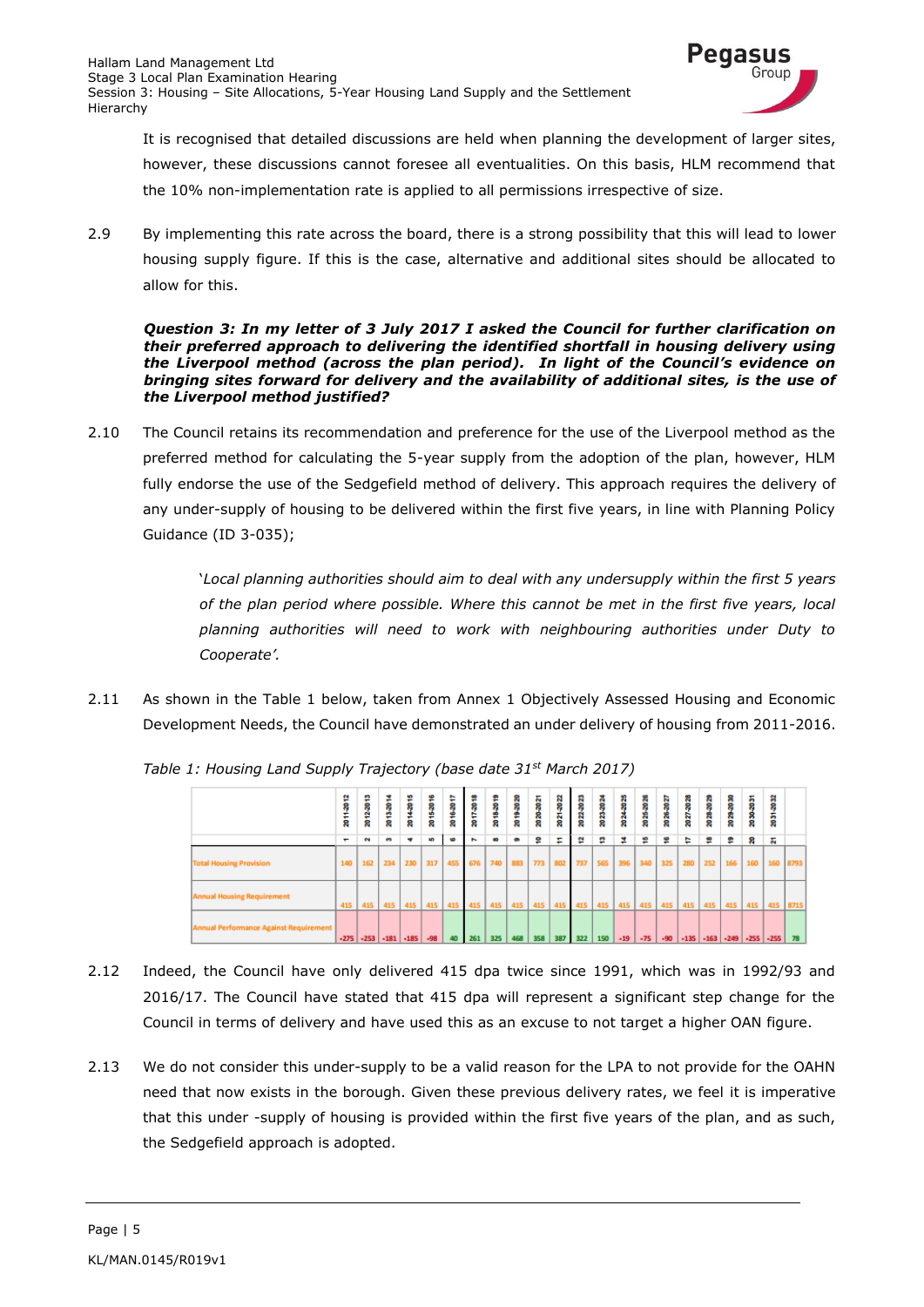

2.14 To address this under delivery and provide a five-year supply of housing, we recommend that the LPA identify an additional supply of sites should be allocated for residential development.

*Question 4: The Council in EL7.002 confirm that they have a 5-year housing land supply (5YHLS) whether Sedgefield (5.1 years) or Liverpool (6.4 years) is used. A recent Council planning policy statement (dated September 2017) produced for an appeal (PINS ref: APP/M2325/W/16/3174723) indicates that the supply is now 4.9 years using the Sedgefield approach or 6.2 years using the Liverpool method. Can the Council comment on their update and its implications for housing land supply within the plan? Will the housing provision have a reasonable prospect of delivering a 5-year housing land supply at the point of adoption of the plan?*

- 2.15 The appeal decision above, dated the  $6<sup>th</sup>$  November 2017, confirms that Fylde Council currently have a HLS of 4.9 years. Given that the plan has not yet been adopted and the Council are unable to demonstrate a five-year supply, this raises some serious concerns.
- 2.16 In light of this, and the fragile nature of the five-year supply, added to the Council's past under delivery of housing, the Council need to address this under supply imminently to ensure that when the plan is adopted, the Council can confidently demonstrate a five-year supply. To address this lack of supply, we highly recommend that the Council allocate additional sites for residential development. By identifying additional sites, this will bolster the supply of housing and provide more certainty that a five-year supply can be provided at the point of adoption of the local plan and beyond.

*Question 5: In the Settlement Hierarchy Note (July 2017) (part of EL7.002), the Council concludes that there is no justification for altering the positions of Wrea Green and Elswick within the settlement hierarchy. Does the evidence support this approach?*

2.17 HLM have no comment to make on this issue.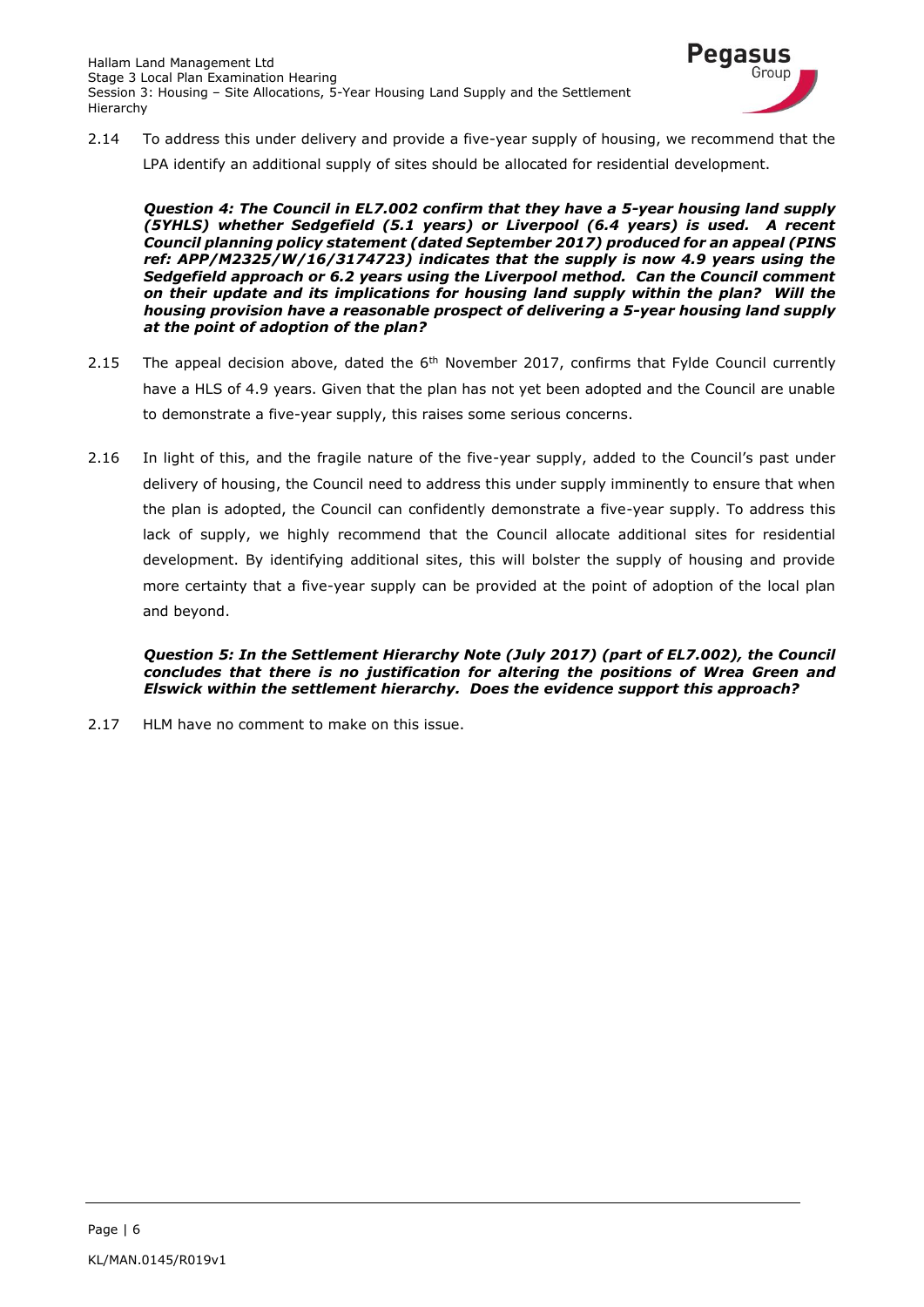

### **APPENDIX 1: Lichfield's Joint Statement**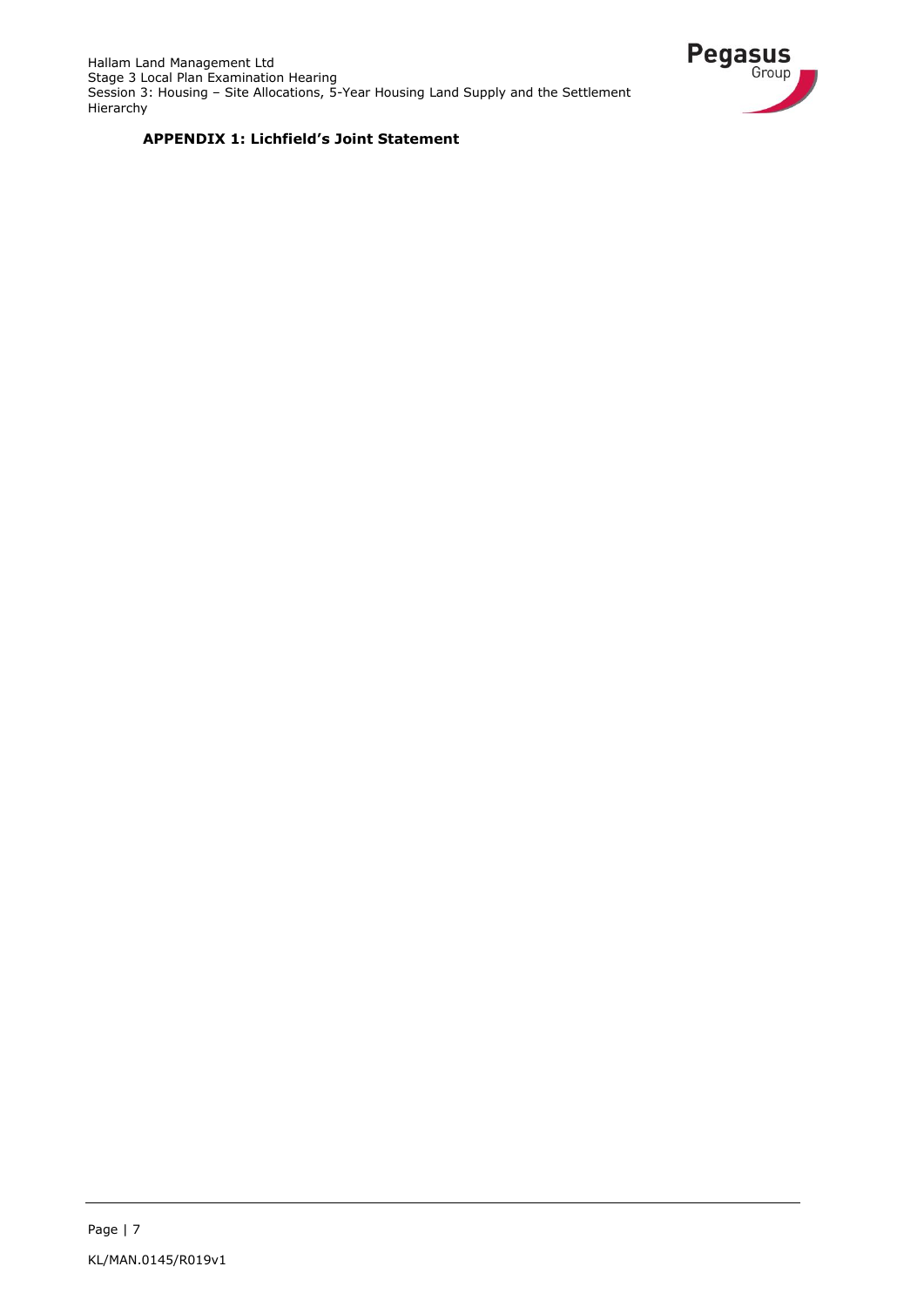

**Ship Canal House** 98 King Street Manchester M2 4WU 01618376130 manchester@lichfields.uk lichfields.uk

Mr T Blackburn 15 Ottawa Close Blackburn BB2 7EB

**Date:** 14 September 2017 **Our ref:** 41917/02/MW/PN/14780793v1 **Your ref:**

Dear Mr Blackburn

This Statement has been prepared for the Inspector's attention on behalf of representatives of the development industry with land interests in Fylde and who were, either themselves or through their agents, in attendance at the Fylde Local Plan Examination in Public [EiP] Stage 2 Hearing Sessions in June 2017. They include Colin Robinson of Lichfields (on behalf of Taylor Wimpey UK Limited), Graham Lamb of Pegasus Planning (on behalf of Hallam Land Management Limited), Stephen Harris of Emery Planning (on behalf of Wainhomes Limited) and David Diggle of Turleys (on behalf of Strategic Land Group).

The EiP Inspector will recall that on days 1 and 2 (Tuesday 20th and Wednesday 21st June 2017) of the Stage 2 hearing sessions a forensic examination was undertaken regarding the delivery from several sites in the Council's Five Year Housing Land Supply [5YHLS] trajectory from June 2017<sup>1</sup> . A general consensus was reached between all parties (including the Council) in relation to the delivery of many of the sites and it was the understanding of the undersigned parties that the agreed position would be accurately reflected when the Council produced and published its updated 5YHLS position for consultation.

As part of the current Consultation on Additional Evidence in Support of the Fylde Local Plan to 2032, Fylde Borough Council [FBC] has published a 'Five Year Housing Supply Statement, base dated 31st March 2017 Examination in Public Edit July 2017' [July 2017 HSS]. The July 2017 HSS states that the Council considers it can demonstrate a 5.1 year supply of housing land, based on the Sedgefield method.

The undersigned parties have now reviewed the updated July 2017 HSS and wish to notify the Inspector that the claimed delivery from many of the sites does not reflect the general consensus reached and/or points discussed had during the Stage 2 hearing sessions.

This statement addresses each site in turn and for each site, sets out:

- 1 A summary of the points discussed and/or consensus reached;
- 2 The delivery from the site set out in the June 2017 HSS;
- 3 The expected delivery following the Stage 2 Hearings;
- 4 The delivery from the site set out in the July 2017 HSS; and,

 $\overline{a}$ 

<sup>1</sup> Set out in the 'Five Year Housing Supply Statement, base dated 31st March 2017.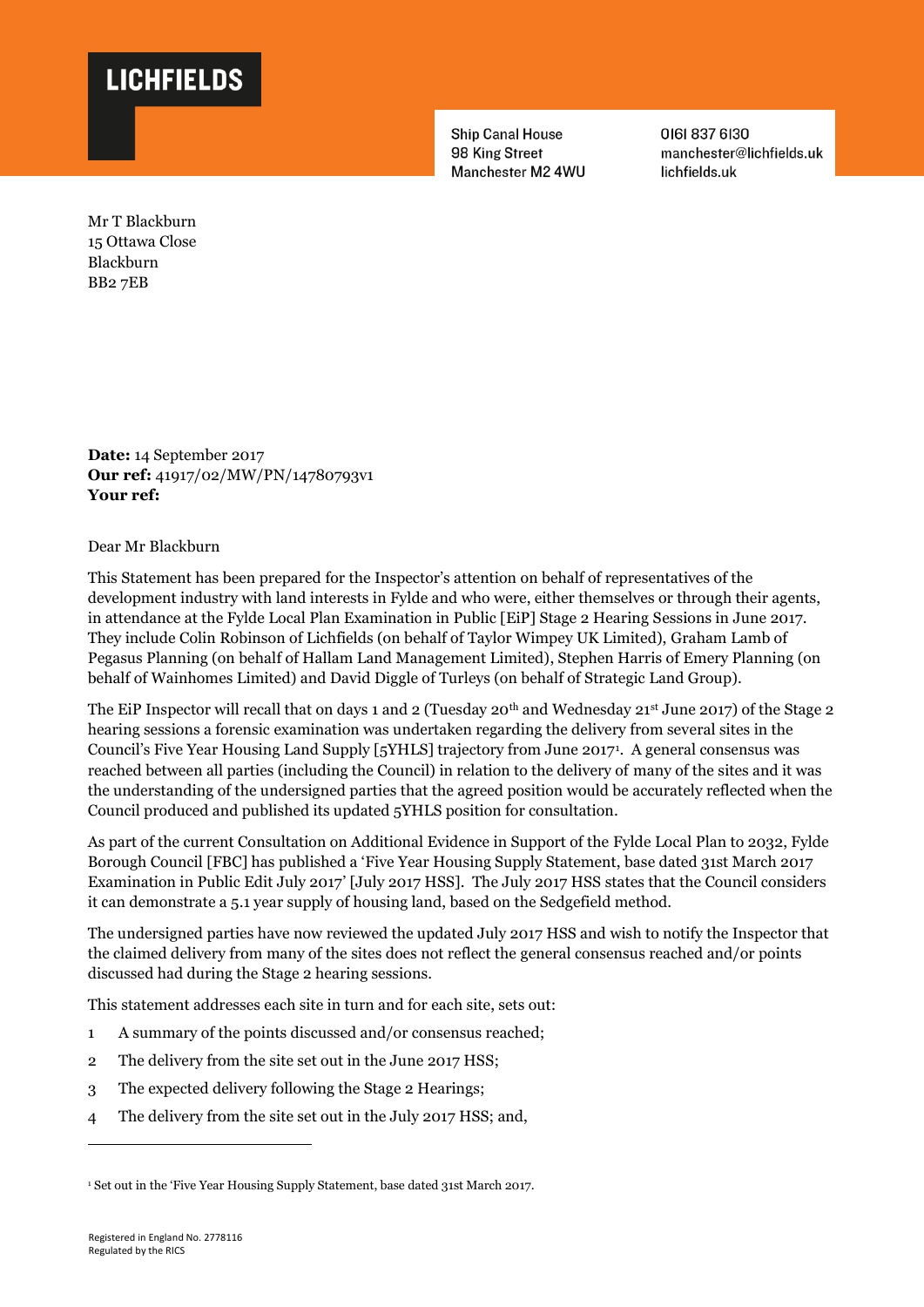

5 A summary of how the delivery in the July 2017 HSS reflects, or otherwise, the points discussed and/or general consensus reached at the Stage 2 Hearing Sessions.

#### **Fairways, Heeley Road, St Annes - HS12**

*Discussions at Stage 2 hearings:* No permission currently exists, only a resolution to grant permission but no Section 106 agreement has been signed. Therefore this site should not be included in the 5YHLS.

Table 1 Housing Supply from Fairways, Heeley Road, St Annes - HS12

|                                                  | $\infty$<br>$\overline{\phantom{0}}$<br>$\overline{\phantom{0}}$<br>Yea<br>$\overline{\phantom{0}}$<br>$\circ$<br>$\sim$ | G<br>$\mathbf{\overline{u}}$<br>$\infty$<br>$\infty$<br>$\overline{e}$<br>5<br>≻<br>$\sim$ | $\circ$<br>$\overline{c}$<br>ᡡ<br>ᡡ<br>ear<br>5<br>≻<br>$\sim$ | $\overline{\phantom{0}}$<br>$\overline{c}$<br>$\tilde{c}$<br>ear<br>$\Omega$<br>⋝<br>$\sim$ | $\sim$<br>$\Xi$<br>$\sim$<br>ī<br>Year<br>$\Omega$<br>$\sim$ | $\sigma$<br>ota<br>ᄃ<br>ഗ |
|--------------------------------------------------|--------------------------------------------------------------------------------------------------------------------------|--------------------------------------------------------------------------------------------|----------------------------------------------------------------|---------------------------------------------------------------------------------------------|--------------------------------------------------------------|---------------------------|
| June 2017 HSS                                    | υ                                                                                                                        | U                                                                                          | 15                                                             | 5                                                                                           | 0                                                            | 20                        |
| Expected position following the Stage 2 Hearings | 0                                                                                                                        |                                                                                            |                                                                | 0                                                                                           | 0                                                            | 0                         |
| <b>July 2017 HSS</b>                             |                                                                                                                          |                                                                                            | 15                                                             |                                                                                             | 0                                                            | 20                        |

Source: June 2017 HSS, July 2017 HSS, Stage 2 hearing sessions and Lichfields Analysis

*Summary:* The Council has included 20 more dwellings in the 5YHLS than the position on which consensus was reached at the Stage 2 hearings.

#### **Kingsway Garage, St Annes - HS13**

*Discussions at Stage 2 hearings:* No permission currently exists, only a resolution to grant permission but no Section 106 agreement has been signed. Therefore this site should not be included in the 5YHLS.

| Table 2 Housing Supply from Kingsway Garage, St Annes - HS13 |                                                   |                             |                      |                                    |                                         |                                              |
|--------------------------------------------------------------|---------------------------------------------------|-----------------------------|----------------------|------------------------------------|-----------------------------------------|----------------------------------------------|
|                                                              | 18<br>$\overline{\phantom{0}}$<br>Year<br>1<br>20 | 2018/19<br>$\infty$<br>Year | 2019/20<br>ᡡ<br>Year | 2020/21<br>$\overline{10}$<br>Year | $\overline{2}$<br>$\Xi$<br>2021<br>Year | $\mathcal{L}$<br><b>Total</b><br><b>HIKS</b> |
| June 2017 HSS                                                |                                                   | O                           | 15                   | 15                                 | 0                                       | 30                                           |
| Consensus reached at stage 2 Hearing Sessions                | 0                                                 | 0                           | O                    | 0                                  | 0                                       | 0                                            |
| July 2017 HSS                                                |                                                   | 0                           | 15                   | 15                                 | 0                                       | 30                                           |

Source: June 2017 HSS, July 2017 HSS, Stage 2 hearing sessions and Lichfields Analysis

*Summary:* The Council has included 30 more dwellings in the 5YHLS than the position on which consensus was reached at the Stage 2 hearings.

### **Axa, Lytham - HS14**

*Discussions at Stage 2 hearings:* No permission currently exists, only a resolution to grant permission but no Section 106 agreement has been signed. Therefore this site should not be included in the 5YHLS.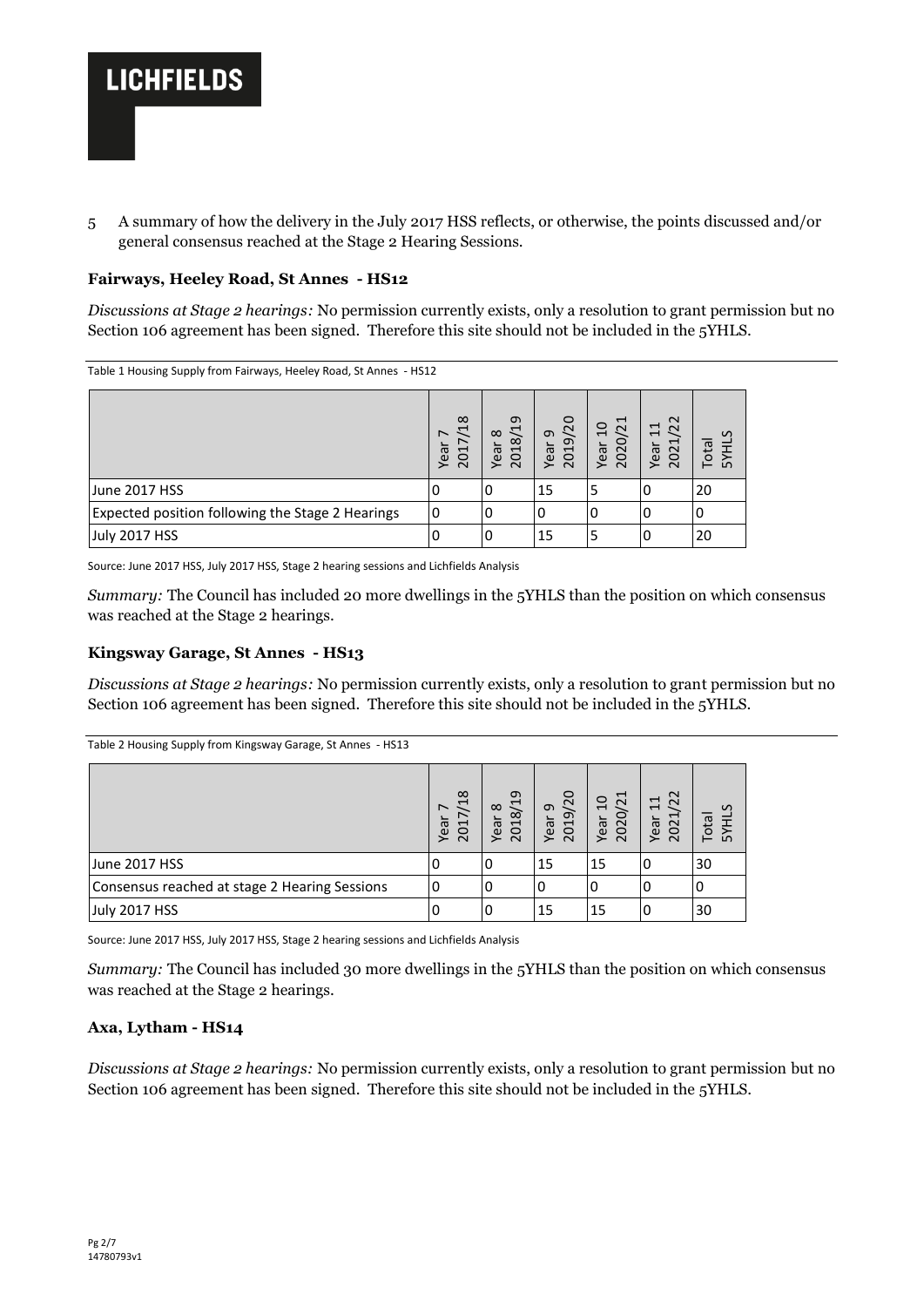#### Table 3 Housing Supply from Axa, Lytham - HS14

|                                               | $\infty$<br>$\mathbf{\overline{u}}$<br>↖<br>Year<br>$\overline{\phantom{0}}$<br>$\circ$<br>$\sim$ | G<br>ヷ<br>$\infty$<br>$\infty$<br>Year<br>$\overline{C}$<br>$\sim$ | /20<br>ᡡ<br>ᡡ<br>Year<br>$\overline{c}$<br>$\sim$ | H<br>$\Omega$<br>$\overline{c}$<br>020<br>Year<br>$\sim$ | $\sim$<br>$\sim$<br>$\Xi$<br>$\mathbf{\overline{}}$<br>Year<br>$\overline{O}$<br>$\sim$ | $\mathcal{L}$<br>otal<br>곶<br>ம |
|-----------------------------------------------|---------------------------------------------------------------------------------------------------|--------------------------------------------------------------------|---------------------------------------------------|----------------------------------------------------------|-----------------------------------------------------------------------------------------|---------------------------------|
| June 2017 HSS                                 | υ                                                                                                 | U                                                                  | 15                                                | 30                                                       | l O                                                                                     | 45                              |
| Consensus reached at stage 2 Hearing Sessions |                                                                                                   |                                                                    |                                                   | O                                                        |                                                                                         |                                 |
| <b>July 2017 HSS</b>                          |                                                                                                   |                                                                    | 15                                                | 30                                                       | 0                                                                                       | 45                              |

Source: June 2017 HSS, July 2017 HSS, Stage 2 hearing sessions and Lichfields Analysis

*Summary:* The Council has included 45 more dwellings in the 5YHLS than the position on which consensus was reached at the Stage 2 hearings.

#### **Land to the West, Ballam Road, Lytham - HS15**

*Discussions at Stage 2 hearings:* No permission currently exists, only a resolution to grant permission but no Section 106 agreement has been signed. Therefore this site should not be included in the 5YHLS.

| Table 4 Housing Supply from Land to the West, Ballam Road, Lytham - HS15 |  |  |
|--------------------------------------------------------------------------|--|--|
|                                                                          |  |  |

|                                               | $\infty$<br>$\mathbf{\mathbf{\mathsf{H}}}$<br>$\overline{\phantom{0}}$<br>Year<br>ដ<br>$\sim$ | თ<br>$\mathbf{\overline{u}}$<br>$\infty$<br>$\infty$<br>Year<br>5<br>$\sim$ | $\circ$<br>$\overline{2}$<br>ᡡ<br>ᡡ<br>Year<br>$\overline{c}$<br>$\sim$ | $\overline{\phantom{0}}$<br>$\overline{a}$<br>$\mathcal{L}$<br>0<br>Year<br>$\Omega$<br>$\sim$ | $\sim$<br>$\overline{11}$<br>$\sim$<br>$\overline{\phantom{0}}$<br>Year<br>$\Omega$<br>$\sim$ | ota<br>LO |
|-----------------------------------------------|-----------------------------------------------------------------------------------------------|-----------------------------------------------------------------------------|-------------------------------------------------------------------------|------------------------------------------------------------------------------------------------|-----------------------------------------------------------------------------------------------|-----------|
| June 2017 HSS                                 |                                                                                               | 12                                                                          |                                                                         |                                                                                                |                                                                                               | 12        |
| Consensus reached at stage 2 Hearing Sessions |                                                                                               | O                                                                           | U                                                                       | υ                                                                                              |                                                                                               |           |
| <b>July 2017 HSS</b>                          |                                                                                               |                                                                             |                                                                         |                                                                                                |                                                                                               |           |

Source: June 2017 HSS, July 2017 HSS, Stage 2 hearing sessions and Lichfields Analysis

*Summary:* The Council has included 9 more dwellings in the 5YHLS than the position on which consensus was reached at the Stage 2 hearings.

### **Coastal Dunes, Clifton Drive North, Blackpool Airport Corridor - HSS4**

*Discussions at Stage 2 hearings:* To reflect advice of developer/agent, delivery rates should be adjusted to 45 dwellings per year with delivery starting in Q4 2017/18 (i.e.  $\frac{1}{4}$  of a year's delivery in 2017/18).

Table 5 Housing Supply from Coastal Dunes, Clifton Drive North, Blackpool Airport Corridor - HSS4

|                                               | 18<br>$\overline{\phantom{0}}$<br>Year<br>Ĺ<br>$\circ$<br>$\sim$ | $\overline{c}$<br>$\infty$<br>$\infty$<br>ear<br>$\overline{C}$<br>≻<br>$\sim$ | /20<br>ᡡ<br>$\sigma$<br>Year<br>$\overline{0}$<br>$\sim$ | /21<br>$\Omega$<br>$\circ$<br>ear<br>$\overline{O}$<br>≻<br>$\sim$ | 22<br>11<br>⊣<br>Year<br>$\overline{0}$<br>$\sim$ | $\mathcal{L}$<br>otal<br>≻<br>ம<br>⊢ |
|-----------------------------------------------|------------------------------------------------------------------|--------------------------------------------------------------------------------|----------------------------------------------------------|--------------------------------------------------------------------|---------------------------------------------------|--------------------------------------|
| June 2017 HSS                                 | 30                                                               | 60                                                                             | 60                                                       | 60                                                                 | 60                                                | 270                                  |
| Consensus reached at stage 2 Hearing Sessions | 11                                                               | 45                                                                             | 45                                                       | 45                                                                 | 45                                                | 191                                  |
| July 2017 HSS                                 | 30                                                               | 45                                                                             | 45                                                       | 45                                                                 | 45                                                | 210                                  |

Source: June 2017 HSS, July 2017 HSS, Stage 2 hearing sessions and Lichfields Analysis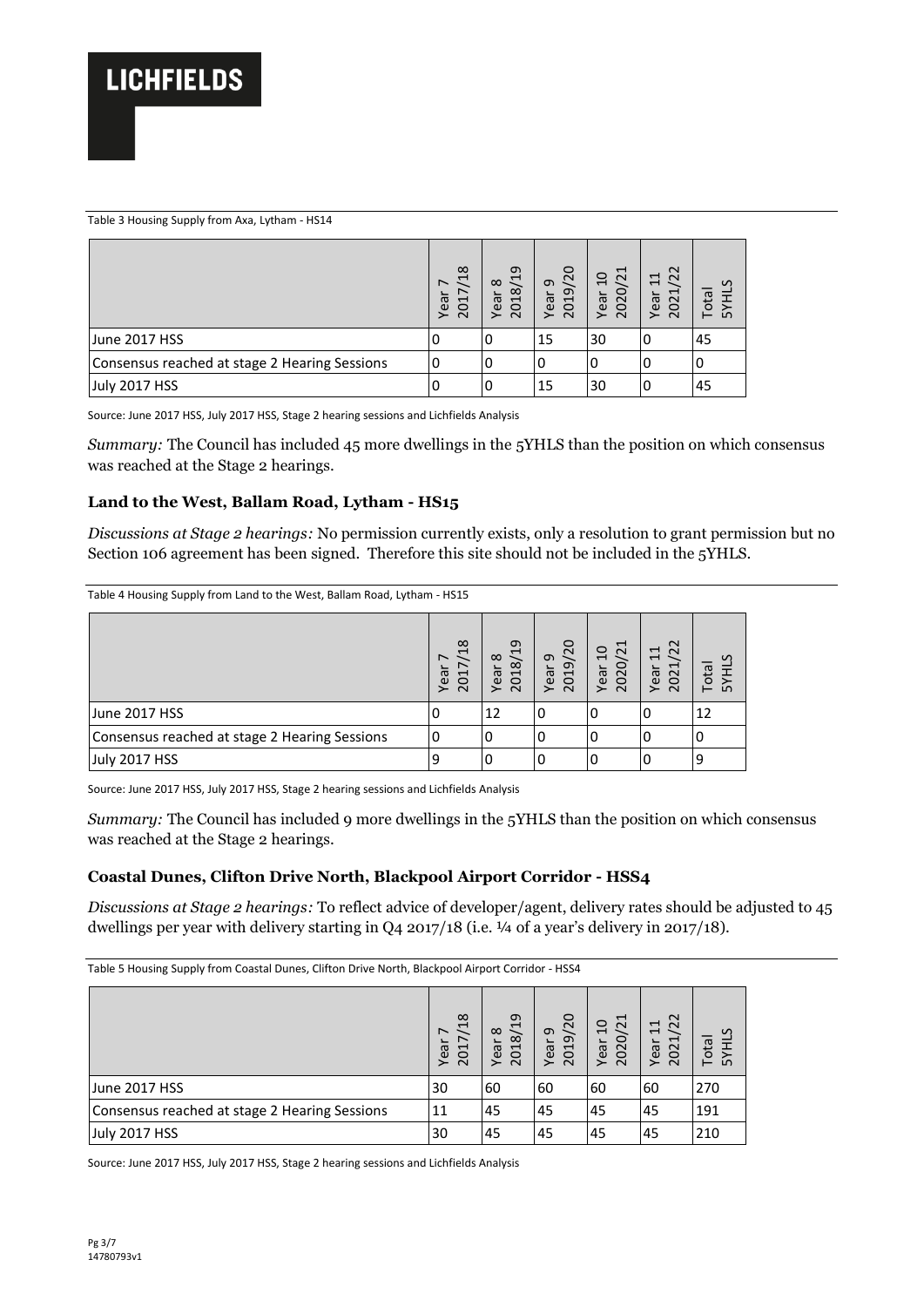

*Summary:* The Council has included 19 more dwellings in the 5YHLS than the position on which consensus was reached at the Stage 2 hearings and has provided no evidence that the developer has indicated an earlier start to deliveries.

### **Oaklands Caravan Park, 252 Lytham Road, Warton – HS27**

*Discussions at Stage 2 hearings:* This site is very unlikely to come forward for housing within the 5 year period as it is an active caravan park. Therefore it should be removed from the 5YHLS.

Table 6 Housing Supply from Oaklands Caravan Park, 252 Lytham Road, Warton – HS27

|                                               | $\infty$<br>J<br>$\overline{\phantom{0}}$<br>ear<br>$\overline{c}$<br>≻<br>$\sim$ | თ<br>$\overline{\phantom{0}}$<br>$\infty$<br>$\infty$<br>Year<br>$\overline{C}$<br>$\sim$ | /20<br>ᡡ<br>$\sigma$<br>Year<br>$\overline{c}$<br>$\sim$ | $\overline{\phantom{0}}$<br>$\overline{c}$<br>0/2<br>Year<br>$\Omega$<br>$\sim$ | $\sim$<br>$\overline{11}$<br>$\sim$<br>$\overline{\phantom{0}}$<br>Year<br>$\Omega$<br>$\sim$ | $\mathcal{L}$<br>otal<br>⊢<br>ഥ |
|-----------------------------------------------|-----------------------------------------------------------------------------------|-------------------------------------------------------------------------------------------|----------------------------------------------------------|---------------------------------------------------------------------------------|-----------------------------------------------------------------------------------------------|---------------------------------|
| June 2017 HSS                                 |                                                                                   | 0                                                                                         | 15                                                       | 30                                                                              | 8                                                                                             | 53                              |
| Consensus reached at stage 2 Hearing Sessions |                                                                                   | 0                                                                                         | 0                                                        |                                                                                 |                                                                                               |                                 |
| July 2017 HSS                                 |                                                                                   | 0                                                                                         | 15                                                       | 30                                                                              | 8                                                                                             | 53                              |

Source: June 2017 HSS, July 2017 HSS, Stage 2 hearing sessions and Lichfields Analysis

*Summary:* The Council has included 53 more dwellings in the 5YHLS than the position on which consensus was reached at the Stage 2 hearings.

### **The Pastures, Fleetwood Road, Wesham - HSS8**

*Discussions at Stage 2 hearings:* No increase in delivery from this site was discussed and agreed at the Stage 2 hearings.

|                                               | 18<br>$\overline{\phantom{0}}$<br>$\overline{ }$<br>Year<br>201 | 2018/19<br>$\infty$<br>Year | /20<br>ᡡ<br>2019<br>Year | /21<br>$\overline{c}$<br>2020<br>Year | $\overline{2}$<br>$\Xi$<br>L<br>Year<br>202 | <b>SYHLS</b><br>ota<br>⊢ |
|-----------------------------------------------|-----------------------------------------------------------------|-----------------------------|--------------------------|---------------------------------------|---------------------------------------------|--------------------------|
| June 2017 HSS                                 | 30                                                              | 30                          | 30                       | 30                                    | 30                                          | 150                      |
| Consensus reached at stage 2 Hearing Sessions | 30                                                              | 30                          | 30                       | 30                                    | 30                                          | 150                      |
| July 2017 HSS                                 | 39                                                              | 39                          | 38                       | 38                                    | 38                                          | 192                      |

Table 7 Housing Supply from The Pastures, Fleetwood Road, Wesham - HSS8

Source: June 2017 HSS, July 2017 HSS, Stage 2 hearing sessions and Lichfields Analysis

*Summary:* The Council has included 42 more dwellings in the July 2017 HSS 5YHLS than the June 2017 HSS 5YHLS but has provided no evidence or justification for doing so.

## **Elswick Neighbourhood Development Plan Allocation**

*Discussions at Stage 2 hearings:* No increase in delivery from this site was discussed or a consensus reached at the Stage 2 hearings.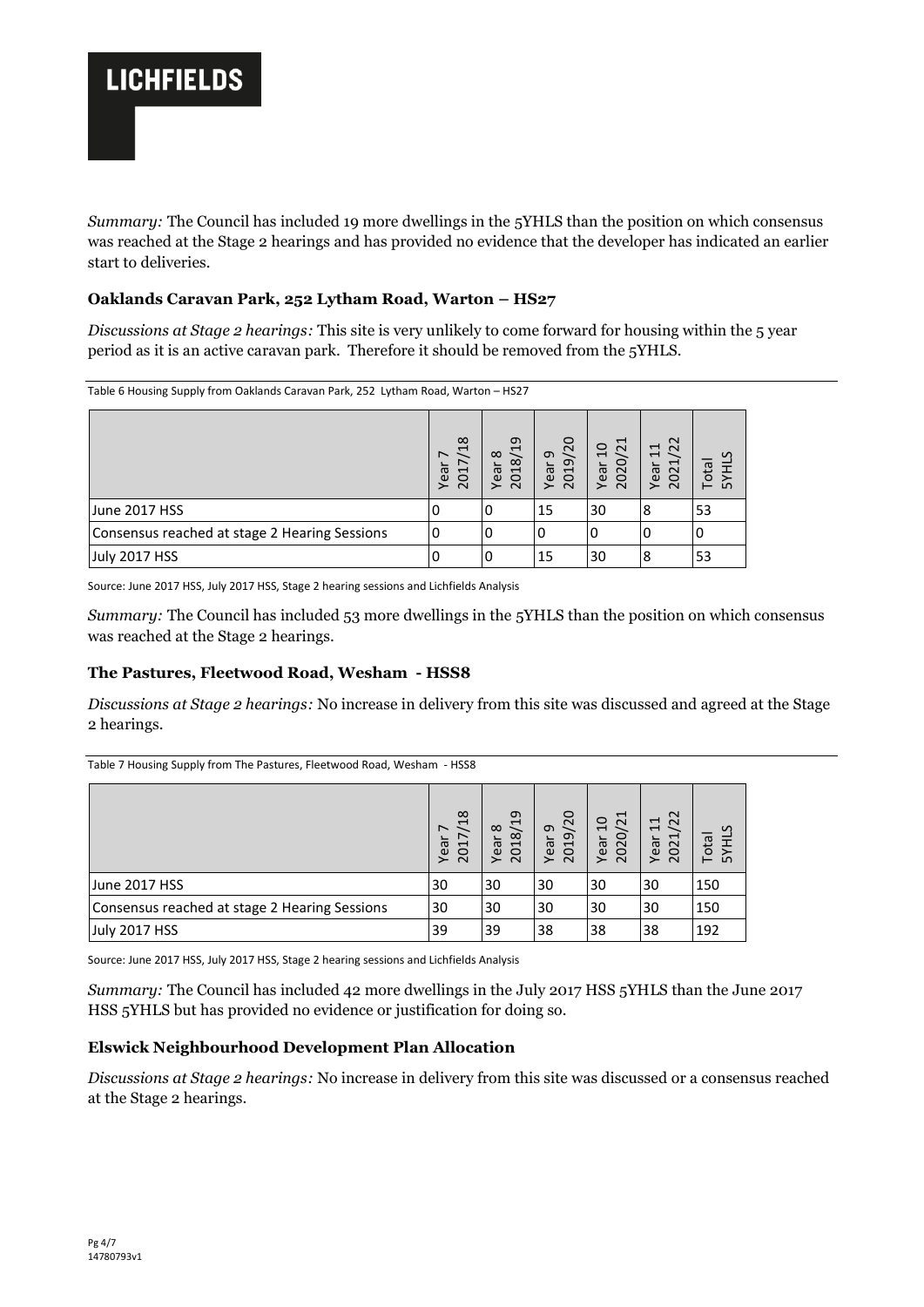Table 8 Housing Supply from Elswick Neighbourhood Development Plan Allocation

|                                               | $\infty$<br>−.<br>$\overline{\phantom{0}}$<br>Year<br>J<br>$\circ$<br>$\sim$ | თ<br>ヷ<br>$\infty$<br>$\infty$<br>╰<br>$\overline{c}$<br>$\overline{e}$<br>≻<br>$\sim$ | /20<br>ᡡ<br>$\sigma$<br>Year<br>$\overline{c}$<br>$\overline{N}$ | $\overline{21}$<br>$\Omega$<br>$\circ$<br>Year<br>202 | $\sim$<br>$\Xi$<br>$\sim$<br>$\sim$<br>ea<br>$\circ$<br>$\sim$<br>≻ | S<br>ota<br>≿<br>⊢ |
|-----------------------------------------------|------------------------------------------------------------------------------|----------------------------------------------------------------------------------------|------------------------------------------------------------------|-------------------------------------------------------|---------------------------------------------------------------------|--------------------|
| June 2017 HSS                                 | υ                                                                            | O                                                                                      |                                                                  |                                                       | 15                                                                  | 15                 |
| Consensus reached at stage 2 Hearing Sessions |                                                                              |                                                                                        |                                                                  |                                                       | 15                                                                  | 15                 |
| July 2017 HSS                                 |                                                                              | υ                                                                                      | 15                                                               | 30                                                    | э                                                                   | 50                 |

Source: June 2017 HSS, July 2017 HSS, Stage 2 hearing sessions and Lichfields Analysis

*Summary:* The Council has included 35 more dwellings in the July 2017 HSS 5YHLS than the June 2017 HSS 5YHLS but has provided no evidence or justification for doing so.

### **Rear of 54 Bryning Lane, Wrea Green - HS45**

*Discussions at Stage 2 hearings:* No increase in delivery from this site was discussed and agreed at the Stage 2 hearings.

Table 9 Housing Supply from Rear of 54 Bryning Lane, Wrea Green - HS45

|                                               | $\infty$<br>$\mathbf{\mathbf{\mathsf{H}}}$<br>$\overline{\phantom{0}}$<br>Yea<br>5<br>$\sim$ | ᡡ<br>$\mathbf{\overline{u}}$<br>$\infty$<br>$\infty$<br>Yea<br><b>D</b><br>$\sim$ | /20<br>ᡡ<br>$\sigma$<br>ear<br>$\overline{c}$<br>≻<br>$\sim$ | $\mathbf{\overline{u}}$<br>$\overline{10}$<br>$\tilde{c}$<br>$\circ$<br>Yea<br>$\Omega$<br>$\sim$ | $\sim$<br>F<br>$\sim$<br>$\overline{\phantom{0}}$<br>$\sim$<br>Yea<br>$\Omega$<br>$\sim$ | $\mathcal{L}$<br>ota<br>ഗ<br>┕ |
|-----------------------------------------------|----------------------------------------------------------------------------------------------|-----------------------------------------------------------------------------------|--------------------------------------------------------------|---------------------------------------------------------------------------------------------------|------------------------------------------------------------------------------------------|--------------------------------|
| June 2017 HSS                                 |                                                                                              | 15                                                                                | 10                                                           | 0                                                                                                 |                                                                                          | 25                             |
| Consensus reached at stage 2 Hearing Sessions |                                                                                              | 15                                                                                | 10                                                           | 0                                                                                                 | U                                                                                        | 25                             |
| July 2017 HSS                                 |                                                                                              | 15                                                                                | 21                                                           |                                                                                                   |                                                                                          | 36                             |

Source: June 2017 HSS, July 2017 HSS, Stage 2 hearing sessions and Lichfields Analysis

*Summary:* The Council has included 11 more dwellings in the July 2017 HSS 5YHLS than the June 2017 HSS 5YHLS but has provided no evidence or justification for doing so.

#### **Rowan Close, Ash Lane – HS50**

*Discussions at Stage 2 hearings:* No permission currently exists, only a resolution to grant permission but no Section 106 agreement has been signed. Therefore this site should not be included in the 5YHLS.

| Table 10 Housing Supply from Rowan Close, Ash Lane - HS50 |                                                   |                                     |                          |                                 |                             |                      |
|-----------------------------------------------------------|---------------------------------------------------|-------------------------------------|--------------------------|---------------------------------|-----------------------------|----------------------|
|                                                           | 18<br>$\overline{\phantom{0}}$<br>Year<br>J<br>20 | $^{29}$<br>$\infty$<br>2018<br>Year | /20<br>ᡡ<br>2019<br>Year | /21<br>$\Omega$<br>2020<br>Year | 22<br>$\Xi$<br>2021<br>Year | S<br>Total<br>도<br>≿ |
| June 2017 HSS                                             | 0                                                 | 0                                   | 15                       | 15                              | 0                           | 30                   |
| Consensus reached at stage 2 Hearing Sessions             |                                                   | 0                                   | 0                        |                                 |                             |                      |
| <b>July 2017 HSS</b>                                      |                                                   | 0                                   | 15                       | 15                              | U                           | 30                   |

Source: June 2017 HSS, July 2017 HSS, Stage 2 hearing sessions and Lichfields Analysis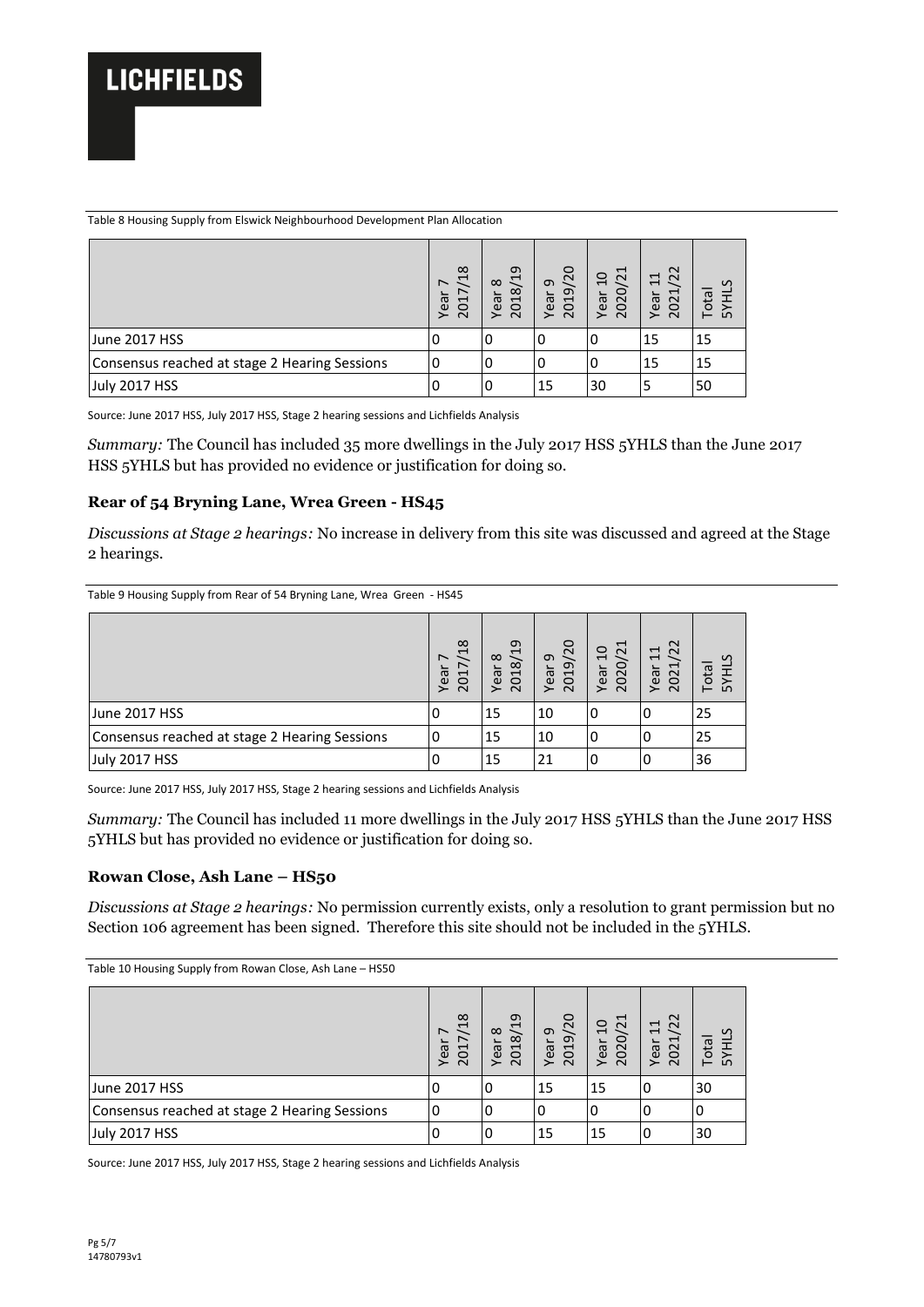

*Summary:* The Council has included 30 more dwellings in the 5YHLS than the position on which consensus was reached at the Stage 2 hearings.

### **Pennine View – HS30**

*Discussions at Stage 2 hearings:* Planning Permission has lapsed and this site should therefore not be included in the 5YHLS.

Table 11 Housing Supply from Pennine View – HS30

|                                               | $\infty$<br>$\overline{\phantom{0}}$<br>$\overline{\phantom{0}}$<br>Year<br>ដ<br>$\sim$ | თ<br>$\overline{\phantom{0}}$<br>$\infty$<br>$\infty$<br>ear<br>5<br>$\sim$<br>≻ | /20<br>ᡡ<br>ᡡ<br>ear<br><b>S</b><br>≻<br>$\sim$ | /21<br>$\overline{c}$<br>$\circ$<br>Year<br>$\Omega$<br>$\sim$ | $\sim$<br>$\mathbf{\overline{u}}$<br>$\sim$<br>$\overline{ }$<br>⊣<br>Year<br>$\Omega$<br>$\sim$ | $\mathcal{L}$<br>ota<br>ഗ |
|-----------------------------------------------|-----------------------------------------------------------------------------------------|----------------------------------------------------------------------------------|-------------------------------------------------|----------------------------------------------------------------|--------------------------------------------------------------------------------------------------|---------------------------|
| June 2017 HSS                                 | υ                                                                                       | υ                                                                                | U                                               | U                                                              | 12                                                                                               | 12                        |
| Consensus reached at stage 2 Hearing Sessions |                                                                                         |                                                                                  |                                                 |                                                                |                                                                                                  |                           |
| <b>July 2017 HSS</b>                          |                                                                                         |                                                                                  |                                                 |                                                                | 12                                                                                               | 12                        |

Source: June 2017 HSS, July 2017 HSS, Stage 2 hearing sessions and Lichfields Analysis

*Summary:* The Council has included 12 more dwellings in the 5YHLS than the position on which consensus was reached at the Stage 2 hearings.

#### **Queensway, St Annes – HSS1**

*Discussions at Stage 2 hearings:* At least a year of site preparation works was required (potentially more given that there are significant issues with delivering the required link road for which funding had not yet been approved). The funding was based on 30 dwellings per annum over the next 12 years. A general consensus was reached however regarding the start of delivery on the site, which would be pushed back to 2018/19.

The Council claimed that the delivery rates it used were based on direct information from the developer (Kensington Developments) however no representatives of the developer were in attendance to confirm this point. The Inspector requested that the Council provide evidence of the anticipated build out rates or of past build rates on other Kensington sites.

Table 12 Housing Supply from Queensway, St.Annes (HSS1) Year 7 2017/18 Year 8 2018/19 Year 9 2019/20 Year 10 2020/21 Year 11 2021/22 Total 5YHLS June 2017 HSS 30 60 60 60 60 270 Position discussed at stage 2 Hearing Sessions 0 30 45 60 60 195 July 2017 HSS 0 50 100 100 100 350

Source: June 2017 HSS, July 2017 HSS, Stage 2 hearing sessions and Lichfields Analysis

*Summary:* The Council appears to have taken on board the consensus reached over when delivery will start on the site but is now claiming significantly higher rates of delivery in the July 2017 HSS 5YHLS than the June 2017 HSS 5YHLS without any evidence or justification for doing so.